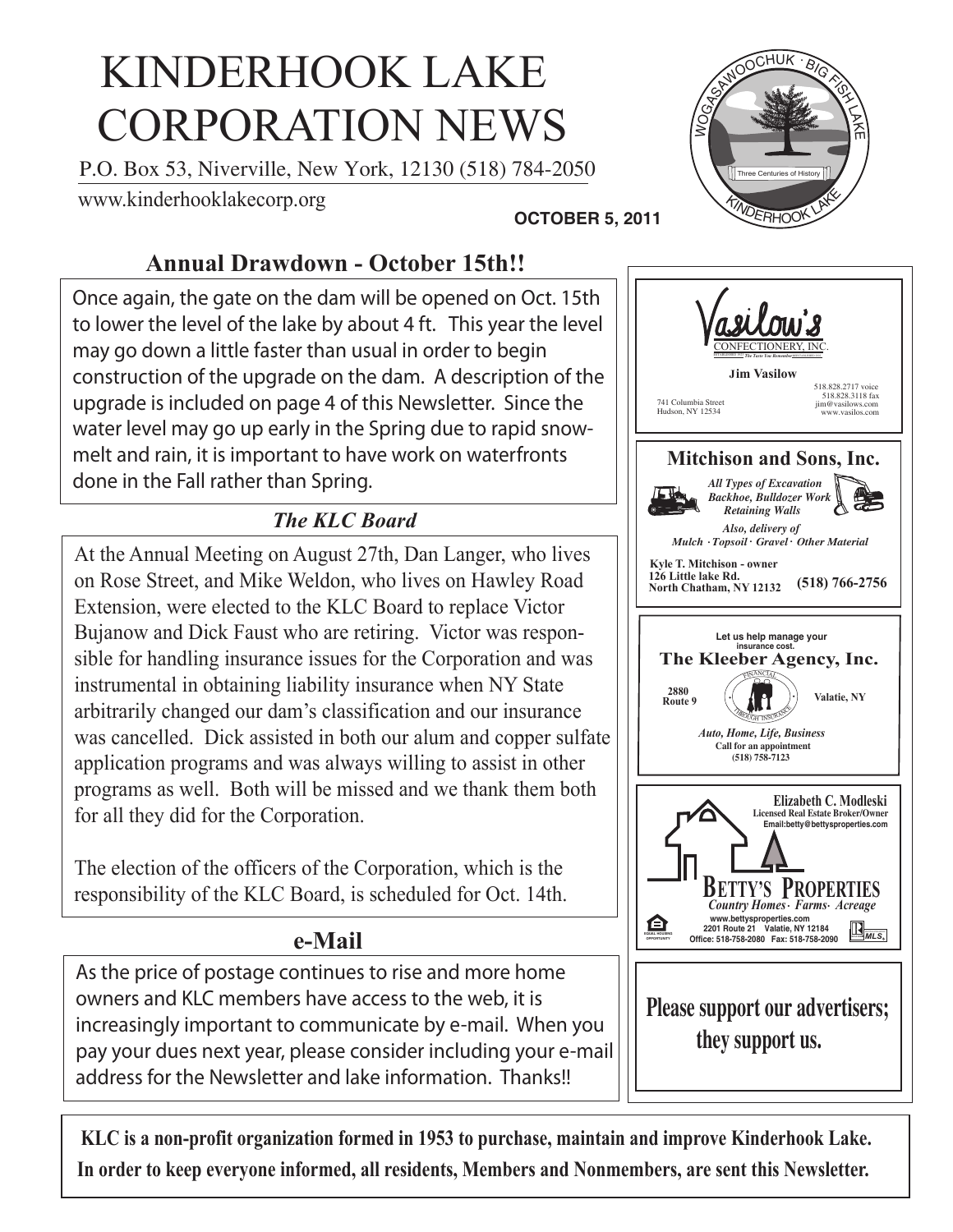#### **KINDERHOOK LAKE CORPORATION NEWSLETTER -- Oct. 5, 2011 - PAGE TWO WATER LEVEL CONTROL AND SEVERE FLOODING**

 As you know, our dam has a gate which is opened and closed manually to assist in controlling the water level. However, the control is through a 4 ft.-diameter pipe which permits only a limited amount of water flow, even when the gate is completely open. To assist in the release of water following heavy rains of the type which we experienced during Hurricane Irene, a 30-ft. section of 18-inch boards on the primary spillway is supposed to bend pipes and be released to permit additional water to flow from the lake. In August 2009, when we experienced extreme flooding and lost our cutter-boat over the dam, the boards did not release and KLC Directors were concerned that the pipes and boards did not meet specifications which were agreed upon with NYDEC in 1994.

 However, when the boards were removed in the Fall of 2009, it was found that the pipes had bent but not far enough to release the boards and that they did, indeed, satisfy specifications. In 2010, new boards and pipes were installed and they were the ones in place when the rains of Hurricane Irene hit this year. As indicated in e-mails and on the web site, this time the boards released and prevented flooding from being even worse than it was. However, when new boards and pipes were installed and we experienced the heavy rains of Tropical Storm Lee, the pipes bent, but, once again, did not release the boards and flooding was servere. The present pipeboard system was installed many years ago and has never functioned as originally proposed sometimes it releases, sometimes it does not. When the possibility of heavy rains was reported on the news on August 26th, the gate was opened and the water dropped about 10 inches. However, when the rains came, the water level increased 3 ft. the night of Aug. 28th and the flow through the lake was so great that it washed a large number of bogs loose from the old streambed and floated them to the dam. This is the first time in memory that an entire line of bogs were ripped from the bottom and brought to the surface all at once. Many of them piled up in front of the dam and it is suspected that some of them, which weigh tons, hit the boards and caused their release. A huge pile was cleared from the emergency spillway after Irene and a pile, which washed in front of the spillway after Lee, is still there, along with a long dock and a tree.

 Obviously, the pipe-board system is not functioning properly and should be replaced by one which would permit the spillway to be opened when heavy rains are expected. With our present system, once flood water is pressing against the boards, it is impossible to move them. In fact, during recent floods, water was flowing so violently over the boards that it almost washed away the bridge over the spillway - it was dangerous, even to approach the bridge. Even under conditions of normal rainfall, it is extremely difficult and time consuming to operate the gate and maintain constant water level. Records of gate control for the past two years indicate that it had to be changed at least twice a week in the summer - it is a time-consuming, thankless job. Since a number of automated systems are available to handle water flow over spillways, the KLC Board is looking into those systems to determine which one would be best to install. Of course, automated systems are expensive but we must improve our system to provide better control and avoid serious flooding. Once the present dam upgrade is complete and the KLC Board has a better idea of the financial condition of the Dam Reserve Fund, they will move forward with plans to install a better system.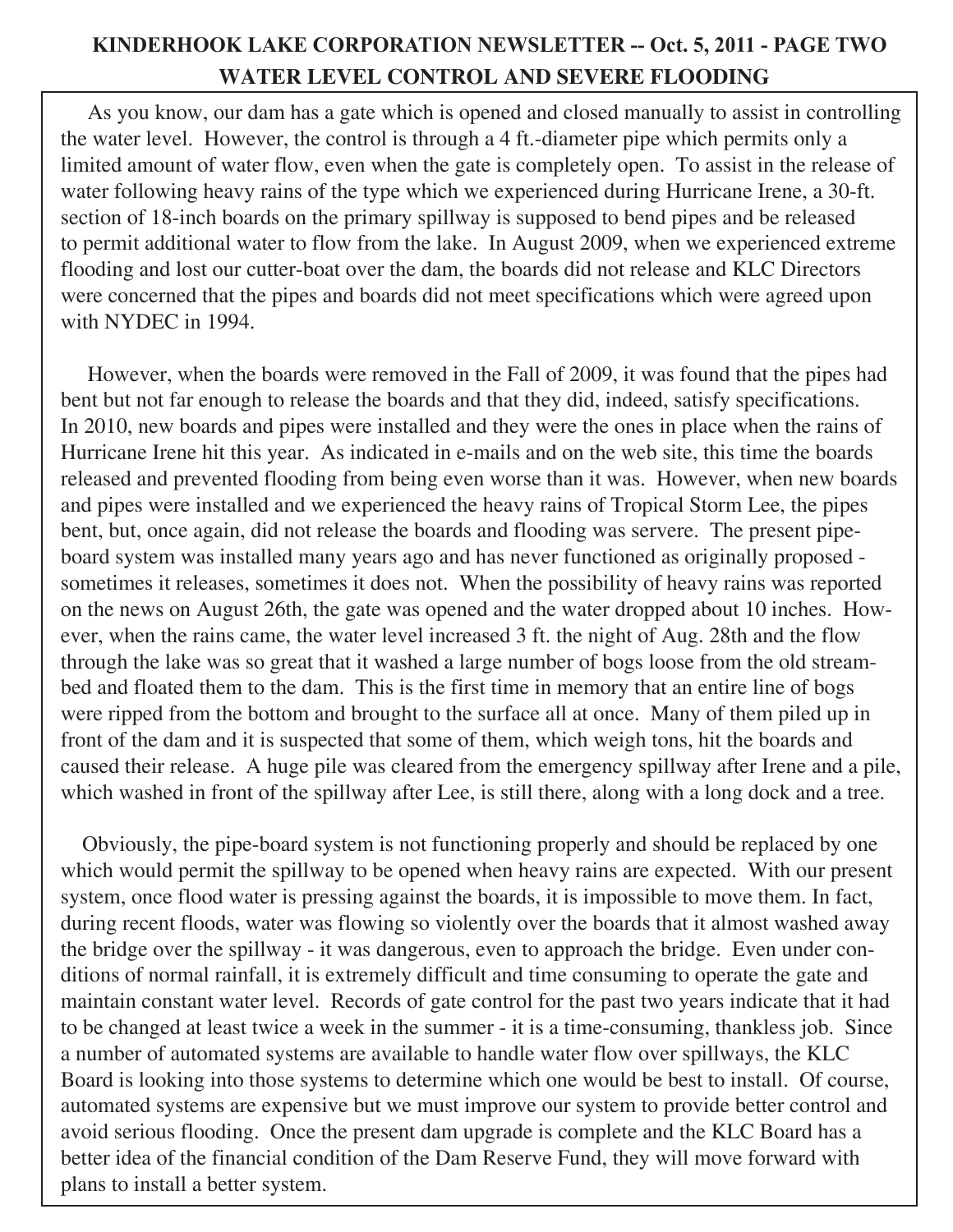#### **KINDERHOOK LAKE CORPORATION NEWSLETTER -- October 5, 2011 - PAGE THREE**

#### **Annual Raffle Drawing**

Winners in the Annual Drawing held at the Annual Meeting on August 27th at the Niverville Fire Hall were as follows:

1st Prize - \$250: Dorothy Eckert

2nd Prize - \$150: Rob Warrington

3rd Prize - \$75 Steve McLaughlin (Donated to KLC)

4th Prize - \$35 in KLC Merchandise: Greg Reeves

## **Brooks BBQ**

The KLC Board was shocked by the large response to the Brooks BBQ which was held August 27th at the Niverville Fire Hall. Chickens in the BBQ were gone within 30 minutes and some individuals who were planning to purchase dinners were upset that none were available.

If the event is held next year, those who wish to purchase dinners will have to arrange for them in advance to be sure that KLC orders a sufficient number to cover the demand.

## **Fish Stocking**

On September 16th, the Fisheries Division of NYDEC stocked the lake with 1,100 10-to 12-inch tiger muskies. KLC was not notified in advance of the stocking. DEC personnel involved in the delivery said that the lake has so many white perch that other species will not survive. Last year, DEC indicated that they would attempt to stock walleyes but the individuals who brought the fish indicated that walleye survival is not good; no less than 10,000 would be needed and DEC did not have enough for stocking this year. They said it is important to stock large preditor fish because our white perch are getting larger. Two years ago DEC stocked tiger muskies and very few have been caught. They said this year's fish are about 2 inches longer and many should survive. They were asked to please inform KLC before stocking again.

# **KLC Christmas Gifts**

Check out the merchandise on the KLC Web site for gifts for Christmas. Call Ken Bosen, 4546-1542, to place your orders.





I N S U R A N C E CHUCK SHANK PRESIDENT

P. O. Box 787 ♣ 3341 Route 9 ♣ Valatie, NY 12184 518.784.5000 Cell 518.265.5699 Fax 518.784.5008 Email cshank@shank-falvey.com